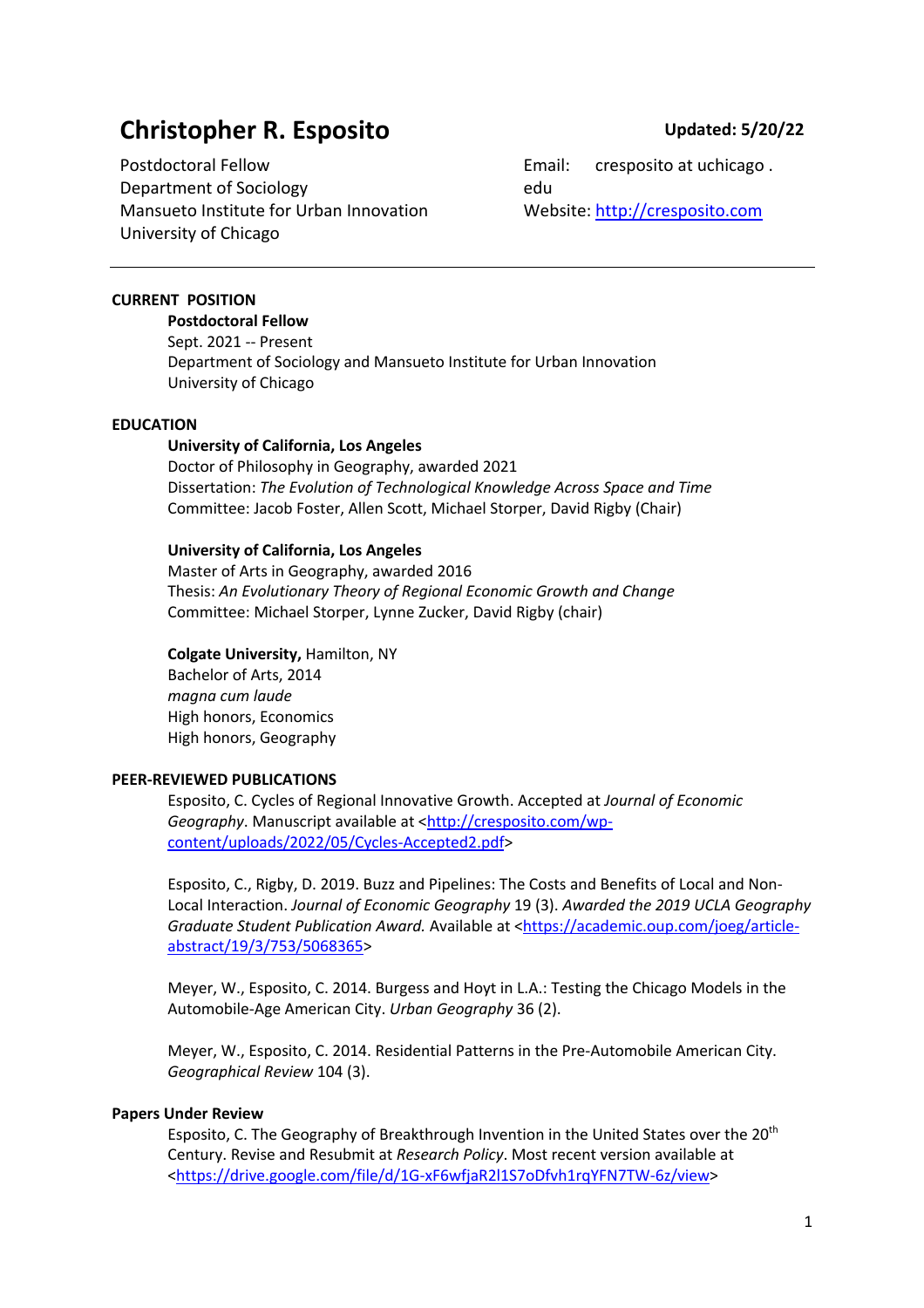#### **Working Papers**

Esposito, C., Leamer, E., and Nickelsburg, J. Who Paid Los Angeles' Minimum Wage? A Sideby-Side Minimum Wage Experiment in Los Angeles County. Preprint reference: NBER Working Paper #28966. Most recent version available at <https://drive.google.com/file/d/1C\_QWkpWQRmAElMOPDezyj70OSywZyiMa/view>.

#### **ARTICLES IN PREPARATION**

Esposto, C., and Van der Wouden, F. Knowledge Obsolescence, Teamwork, and changes in the Organization of Invention in the U.S. between 1836 and 1999 (Title changed for blind review).

Esposito, C. City of Youth: Location Strategies for Inventors to Avert Knowledge Obsolescence.

Esposito, C. The Architecture of Science and Technology.

Esposito, C. Constructing and Visualizing the Tree of Technology.

Esposito, C. Creative Destruction in Space: Lessons from the Information Technology Industry and Silicon Valley.

#### **AWARDS AND HONORS**

**National Science Foundation Graduate Research Fellow** May 2015 – 2020 *\$102,000 in funding plus tuition and fees*

#### **UCLA Geography Graduate Student Publication Award**

Awarded for "The Costs and Benefits of Local and Non-Local Interaction," published in *Journal of Economic Geography* (2019)

# **International Institute of Applied Systems Analysis (IIASA) Summer Fellowship**

July 2018 – Aug. 2018 Funded by the U.S. National Academy of Sciences *\$5,500 in funding*

#### **UCLA Graduate Research Fellow**

Sept. 2015 – June 2016 *\$26,000 in funding plus tuition and fees*

**Colgate University Shannon McCune Award for Excellence in Geography** May 2014

#### **TEACHING EXPERIENCE**

M236: Regional Economics and Development. Graduate level course Winter 2019, winter 2020, and winter 2021

GEOG 7: Introduction to GIS Fall 2019 and fall 2020. Online course (both terms)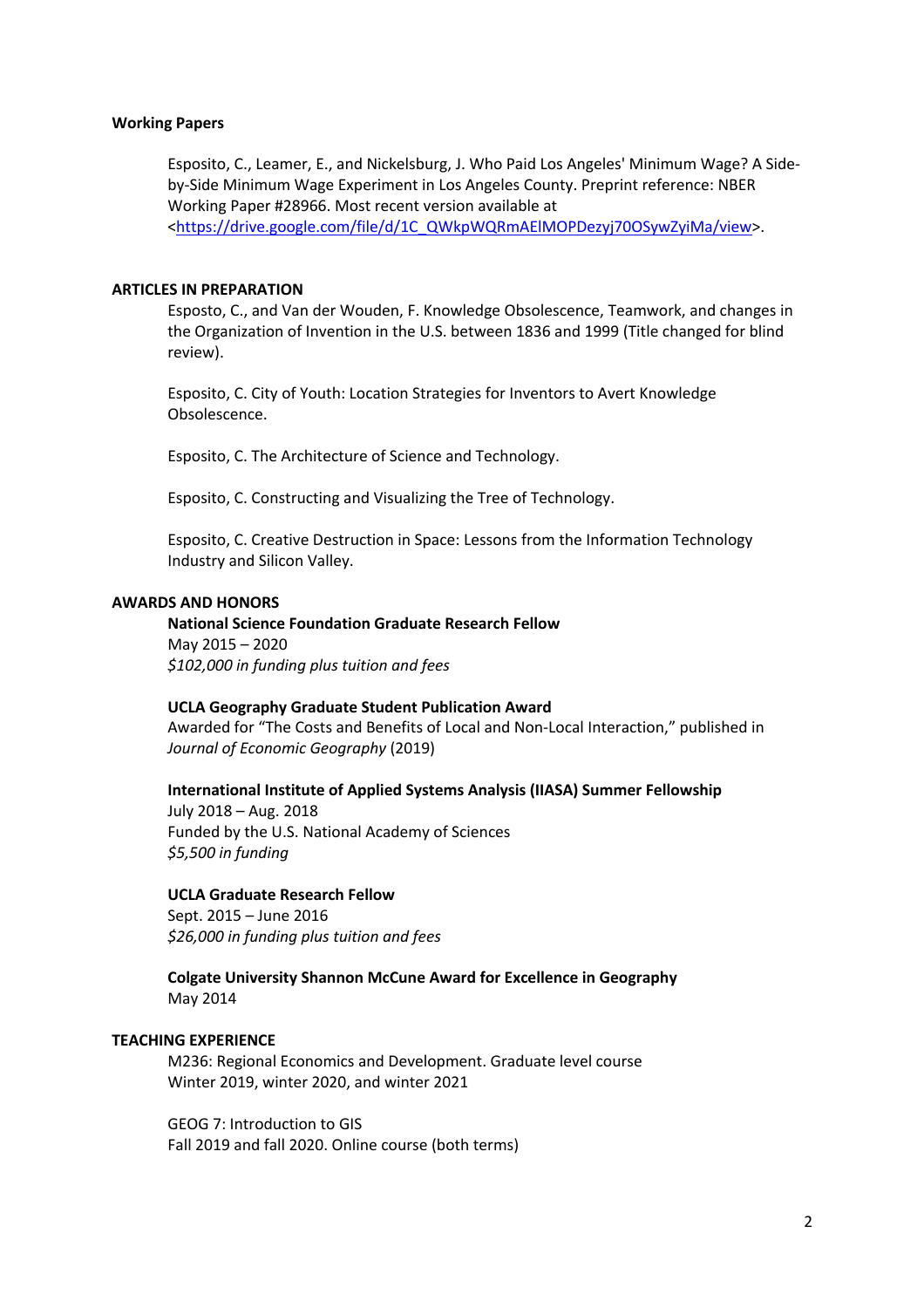GEOG 5: People and Earth's Ecosystems Spring 2019 and spring 2021

#### **ACADEMIC AND PROFESSIONAL SERVICE**

**Global E-Seminar Series Co-Founder and Director** Seminars in Economic Geography (SEG) http://www.seminarsineconomicgeography.com April 2020-present

**Pan-Social Sciences Methods Workshop Organizer** Supercomputing for Social Scientists: Getting Going on UCLA's Hoffman Supercomputer Jan. 2020

**Research Workshop Organizer** Workshop in Regional Economic Development and Innovation (REDI) May 2016 and Mar. 2017

#### **JOURNAL REFEREE SERVICE**

*Research Policy* (2x)

*Regional Studies* (3x)

#### **PRESENTATIONS AT CONFERENCES AND INVITED SEMINARS**

Research Policy Early Career Workshop. April, 2022.

Kellogg School of Management, Northwestern University. March, 2022.

Knowledge Lab Seminar Series, University of Chicago. August, 2021.

Regional Studies Association Online Conference. June, 2021.

North American Regional Science Association. November, 2020.

Seminars in Economic Geography. November, 2020.

Seminars in Economic Geography. May, 2020.

Urban Economics Association Annual Meeting. Philadelphia. Oct. 2019.

Center for International Development, Kennedy School of Government, Harvard University. July 2019. *Invited guest speaker.*

Annual Meeting of the Association of American Geographers. Washington, DC. Apr. 2019.

North American Regional Science Conference. San Antonio, Nov. 2018.

Global Conference in Economic Geography. Cologne, Germany. July 2018.

Young Economic Geographers Network Workshop. Lindlar, Germany. July 2018.

Annual Meeting of the Association of American Geographers. New Orleans. Apr. 2018.